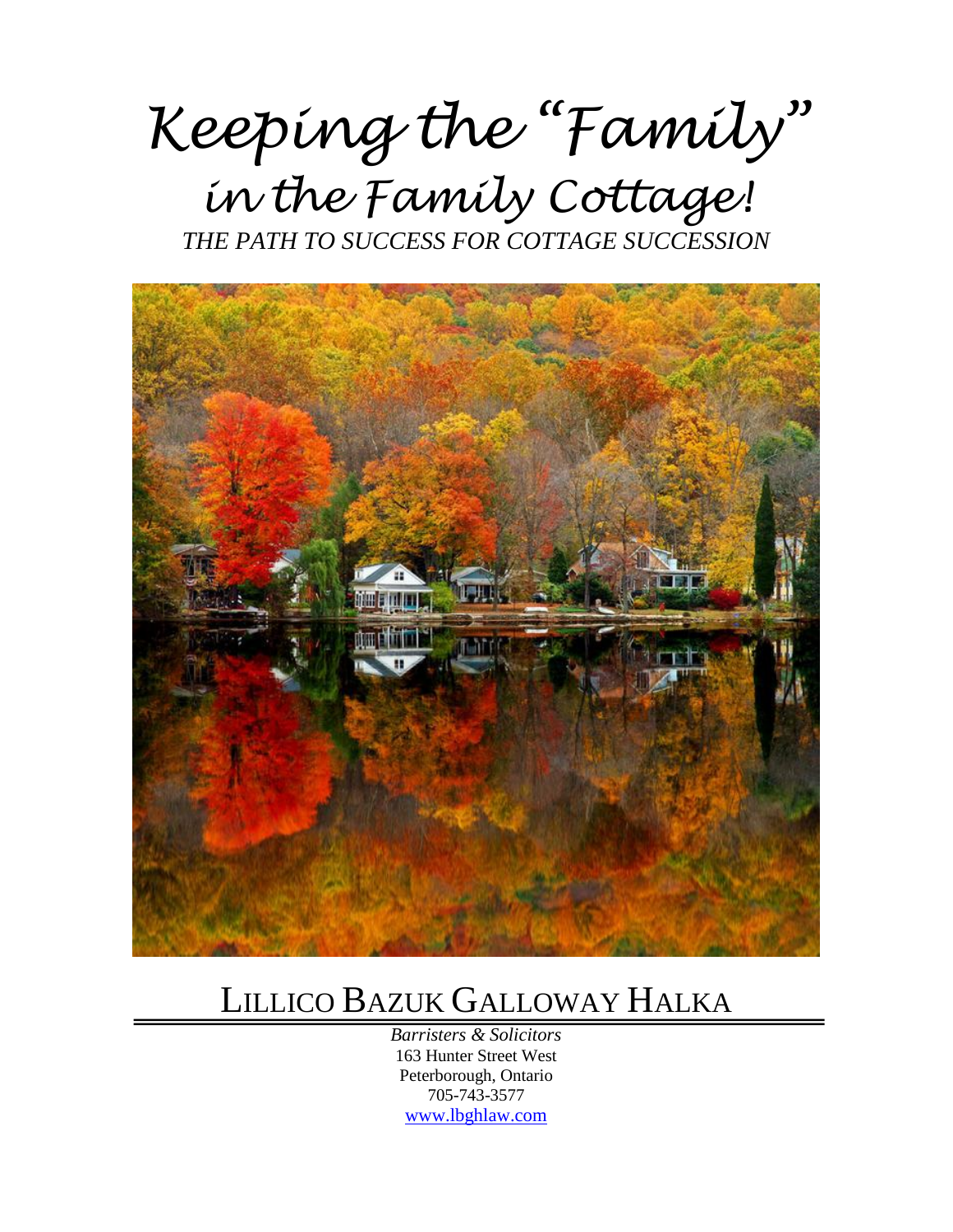## *The Cottage Conundrum*

*Most cottagers would love to ensure their children and grandchildren have the opportunity to participate in the pleasures of cottage life.* 

*Increasing demand and rapidly rising waterfront real estate prices mean most children won't be able to buy their own. Finding a way to pass on your cottage may be the only option for future generations to share this extraordinary life experience.* 

*The Cottage Conundrum is that the tax system, financial realities and family dynamics are all critical obstacles to achieving that generous goal.* 

#### **FINANCIAL HURDLES**

- 1. Parental pressures
	- Payment of ongoing expenses
	- Non-income producing asset
- 2. Calculating capital gains tax
- 3. Funding capital gains tax
- 4. Transfer while alive or after death?

Some of these obstacles are financial:

Can the parents afford to preserve the cottage for their lifetimes in order to pass it on to the children? Payment of the ongoing expenses for electricity, municipal taxes, insurance, repairs and maintenance may become onerous for seniors, particularly when the costs keep increasingly annually while their income is fixed. "Locking up" the value of the cottage as non-income producing property also has a detrimental effect on the parents, whose cash flow and ability to meet other financial needs could be much improved if the cottage was sold and the money invested.

Even if the parents are in a position to retain the cottage to pass on to their children, capital gains tax on the transfer to the kids is also a substantial issue. Given the huge increases in value in waterfront property over the decades, the resulting capital gains tax could be tens, even hundreds of thousands of dollars. How will this tax bite be funded - life insurance, savings, sale proceeds of the primary residence, mortgage on the cottage itself?

Since the capital gains tax liability increases with each passing year, there is motivation to transfer during the parents' lifetime at a lower cost. However, to do so will trigger the capital gains tax liability sooner rather than later, when life insurance proceeds are not available, the primary residence is still in use, and savings may be required for future needs. The right solution for one family may be the wrong one for their neighbors.

#### **FAMILY CHALLENGES**

THE FOUR C'S…

- 1. Choosing children
- 2. Compensation questions
- 3. Co-ownership concerns
- 4. Coping with financial differences

Quite distinct from the financial hurdles are the family challenges. Most motivated families, with the assistance of their professional advisers such as lawyer, accountant and financial adviser, will find a way to overcome the money matters. However, the family issues confronting the cottage succession are equally important. Everyone hopes to keep the cottage in the family, but no one wants to leave a legacy of family strife by doing so.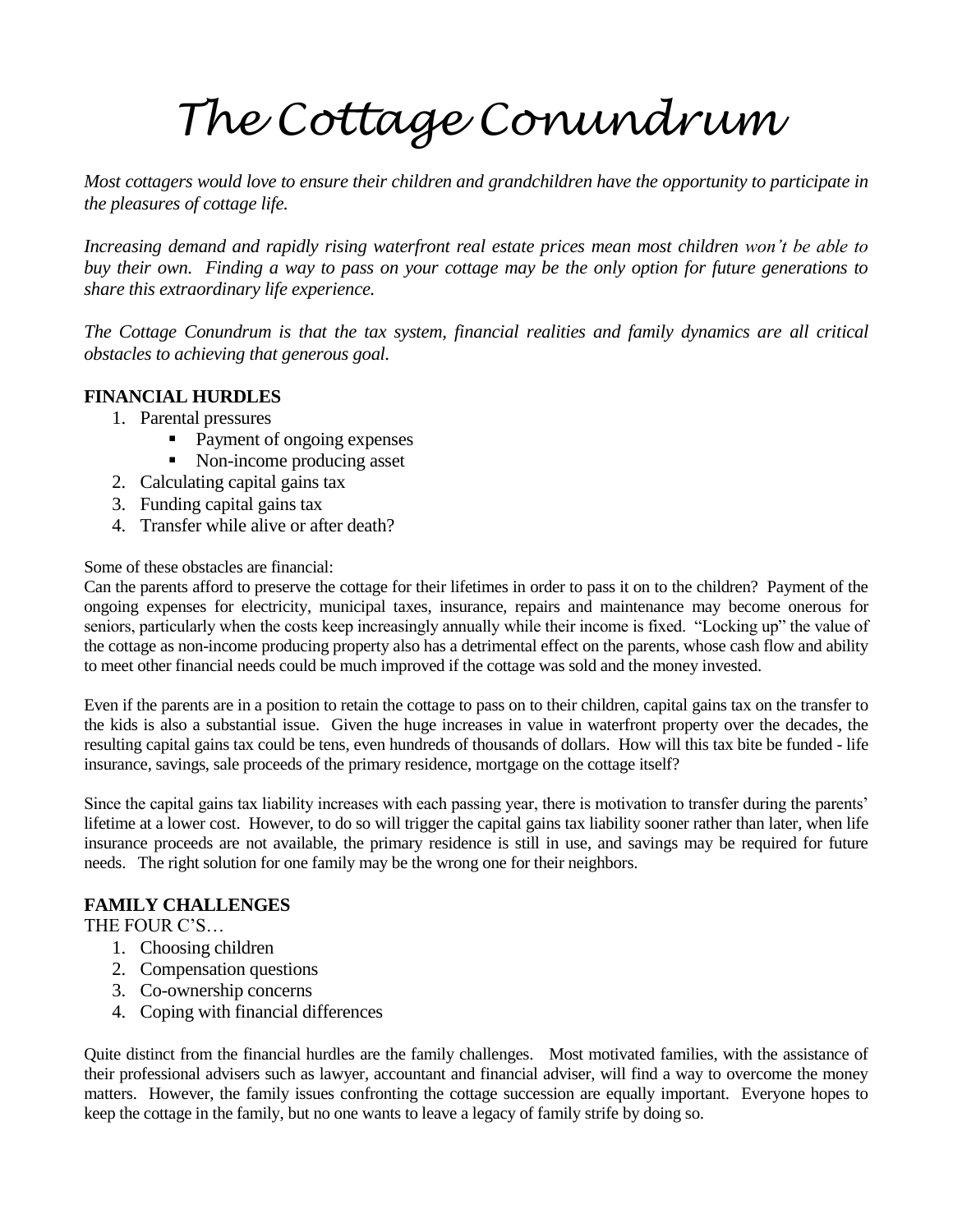Does the cottage go to all of the children; or only to those who are interested in the cottage; or those who can afford to maintain it; or those close enough to use it regularly; or those that get along together well?

If the cottage doesn't go to all the children for whatever good and valid reasons, what happens to other child or children? Are they simply left out, with an inheritance of diminished value compared to the others? Can they be compensated in some other way?

If more than one child ends up with the cottage will they work well together, or could differences of opinion become disputes, and the cottage a bone of contention instead of a waterfront paradise?

When cottage costs are confronted, especially large ones, what happens if one of the children is unable to come up with his or her fair share of the expenses? And if he or she can't, what happens to the happy family cottage?

#### **CHOOSING CHILDREN**

- **Interest**
- Geography
- Affordability
- **Personalities**

Various factors need to be considered when deciding which child or children should be chosen to carry on with the cottage.

One critical consideration is the level of interest of a particular child. If he or she is not enthusiastic about cottage ownership, with all the responsibilities and expenses that involves then including him or her in the cottage plans will only lead to friction and dissension.

Geography is relevant too. A child who lives far away may love the cottage, but if he or she is so distant it can seldom be used, then again problems will follow. A child who only uses the cottage a few days a year may feel unfairly treated if asked to pay the same portion of the costs as those who live nearby and enjoy the cottage frequently. Distant children will also not be in a position to contribute equally to maintenance and chores, which may be resented by the closer ones who then carry most of the load.

Cottagers know how expensive it can be to keep a cottage going. A child who is struggling financially may find it impossible to pay his or her fair share of the expenses. You may not be dong that child any favours by imposing the cottage burden upon him or her.

Don't overlook personalities either. If the kids always get along well together, wonderful. If they fight like cats and dogs, then perhaps leaving the cottage to more than one will be a formula for disaster, with a For Sale sign to follow.

#### **COMPENSATION QUESTIONS**

- Ignore or compensate?
- Apples and oranges
	- Financial compensation
		- By Will, from insurance or other assets
		- By cottage owner children
- Life interest for excluded children

If not all children are chosen or willing to carry on with the cottage, should the others be compensated or ignored? A parent who wishes to provide some balance among the children may decide to leave the non-cottage owning child more of the other estate assets, or provide insurance to even things out.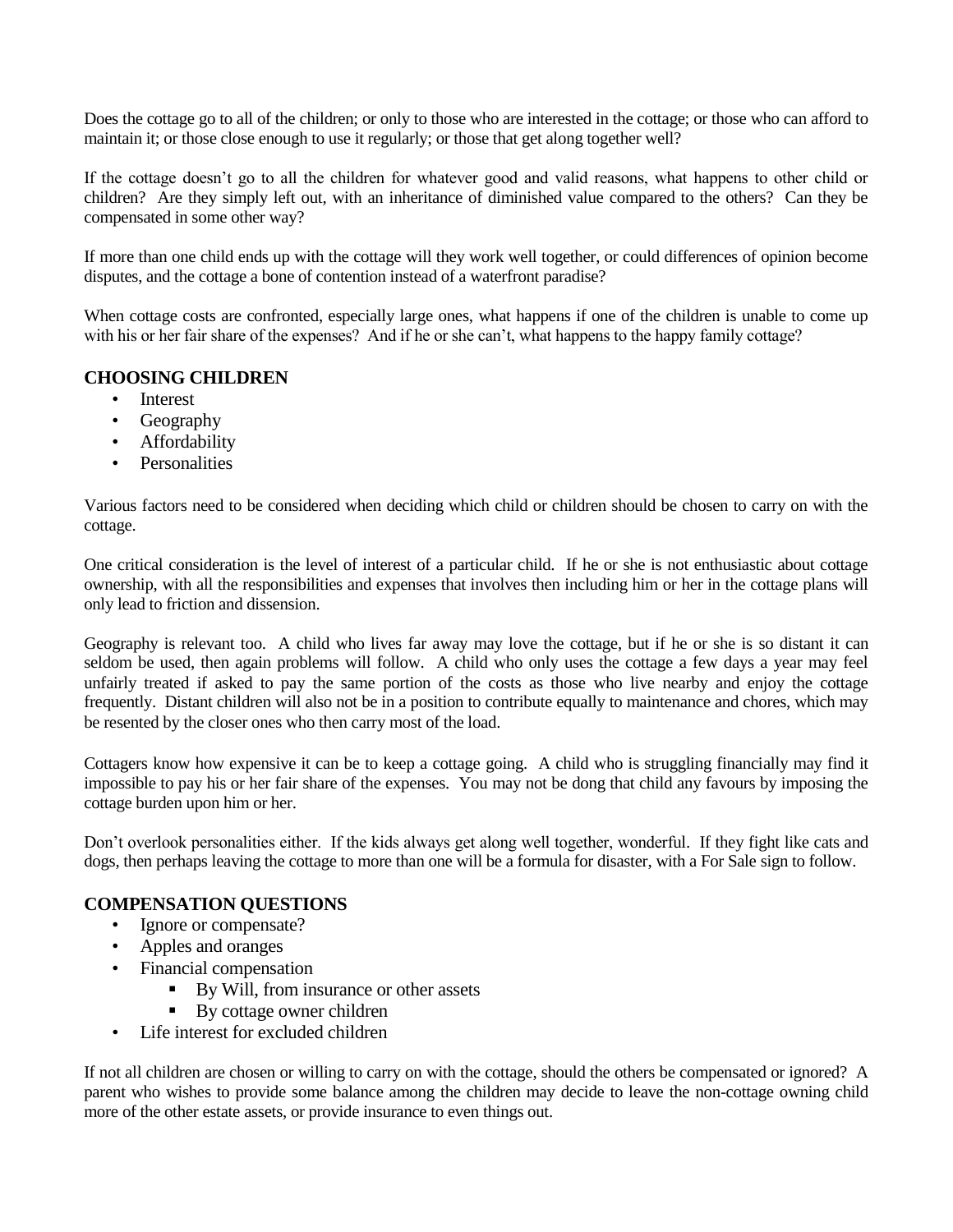If the estate assets are not sufficient to do this, then perhaps the cottage owning children should themselves contribute to the compensation, by leaving them the cottage on condition that the excluded child receives a certain sum from the new owners.

In addition to financial compensation, a child who is not included for whatever reasons in full cottage ownership may be provided a life interest. This would ensure that he or she is able to enjoy the cottage while alive, but would not be responsible for sharing the full costs, nor to leave an interest in the cottage to their heirs.

#### **CO-OWNERSHIP CONCERNS**

- Too many chiefs…
- Agreements avoid adversity
	- Operation, sharing costs and tasks
	- Restrictions on transfer
	- **Exit strategy**
	- Role of parents
	- $\blacksquare$  Involve the kids
- Learning curve

While the parents are alive and involved, they usually provide the leadership and guidance for the family. If there are competing wishes for usage periods or different ideas for improvements, the parents will normally make the final decision. Cottage life proceeds peacefully.

When the parents are no longer involved, then differences of opinion may escalate to disputes and result in deadlocks. If all kids are equal owners, then no one can outvote the other. A disgruntled child may decide to sell his or her interest to a third party to be rid of the problem, or even force the sale through court action.

A Cottage Sharing Agreement negotiated and implemented while the parents are active can make all the difference between a short and unhappy period of sibling ownership, and a stable and continuing structure for future generations to enjoy the cottage.

#### **FINANCIAL DIFFERENCES**

- Impact on cottage ownership
- Agreement provisions
	- Expenditure priorities
	- Mandatory reserve
- Will solutions
	- **Testamentary trust**

Not all children are the same, and not all children's pockets are equally deep. If the septic system packs it in, there's no choice but to repair or replace it, often at a cost of many thousands of dollars. One brother may be able to pay his share out of petty cash, while his sister may be too strapped to contribute. Does the well off one pay for both? Does the cottage go unused until the struggling one saves up enough money? Either will lead to dissension, resentment, guilt and hard feelings.

What if one child wants to build a bunkie to accommodate a growing family, while another can't afford the cost or doesn't want the view of the lake obstructed?

Again, a Cottage Sharing Agreement can provide a structure to deal with these issues in a business-like way, preserving family harmony. A mandatory reserve built into the ongoing cottage budget can relieve the strain when an unexpected expense hits home.

With their Wills, parents can also designate a certain portion of their estate be set aside specifically for cottage purposes, to provide a financial reserve to act as a safety net for financial stresses.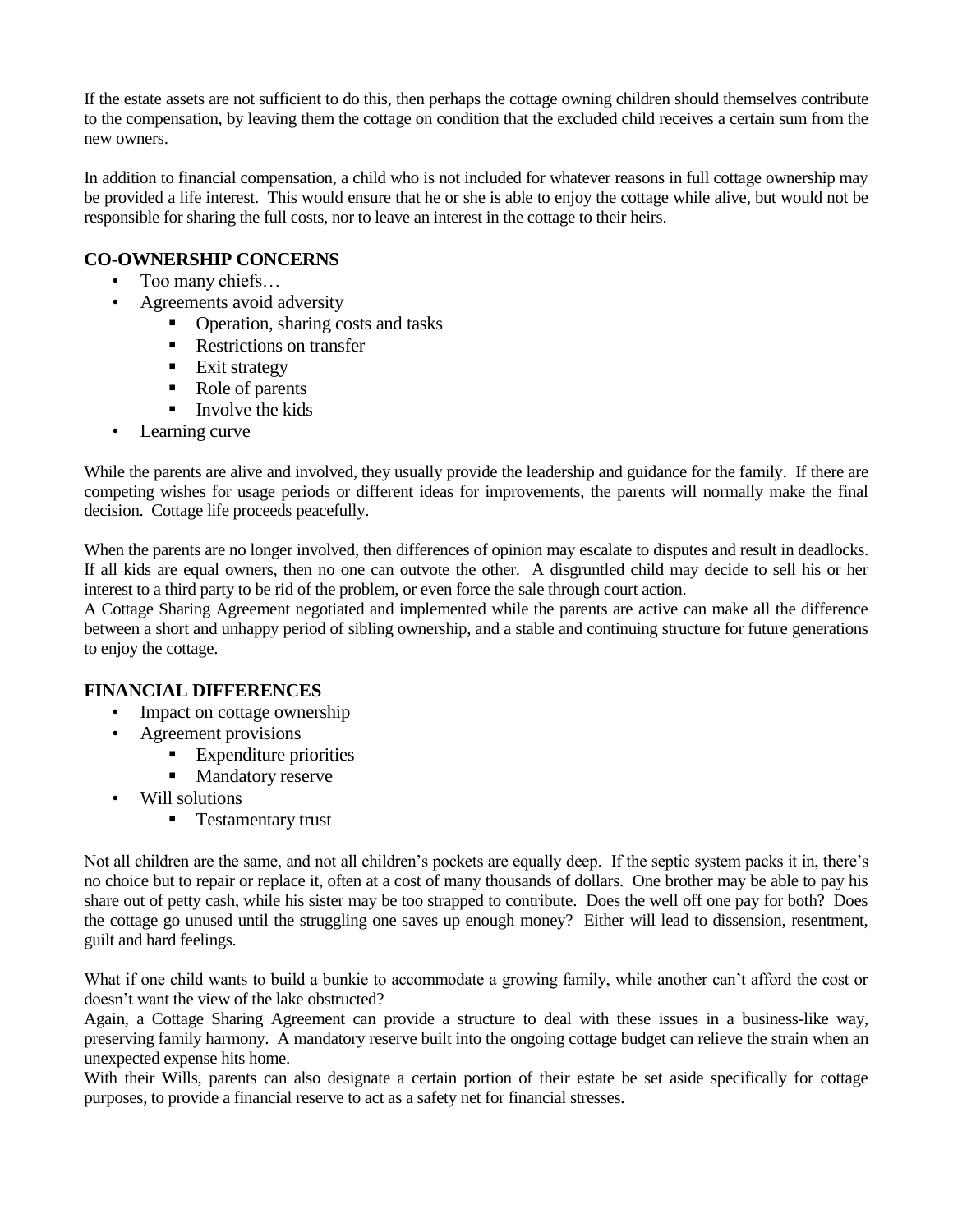#### **WORDS FOR THE WISE**

#### *1. DON'T DELAY*

*The sooner you start on your cottage planning process, the more likely your success will be. Some plans should be implemented right away to maximize the benefits, while others take time to mature. If you delay, you may miss your opportunity for the former, or be too late for the latter.* 

#### *2. GET GOOD HELP*

*You and your goals are the critical component of the planning, but don't try to do it all by yourself. Accountants are necessary to provide certainty to the tax consequences, while lawyers to create safe and effective structures for succession. Other experts who can contribute are appraisers, insurance brokers and financial planners. Get professional help to ensure optimum results for your family.*

#### *3. LEAVE A LEGACY*

*If you ignore cottage planning, then you leave a potentially nasty can of worms for your loved ones to untangle. This can waste time and money, and most importantly squander family goodwill. Leave a legacy of love and take the necessary steps to sort out your own cottage succession path.* 

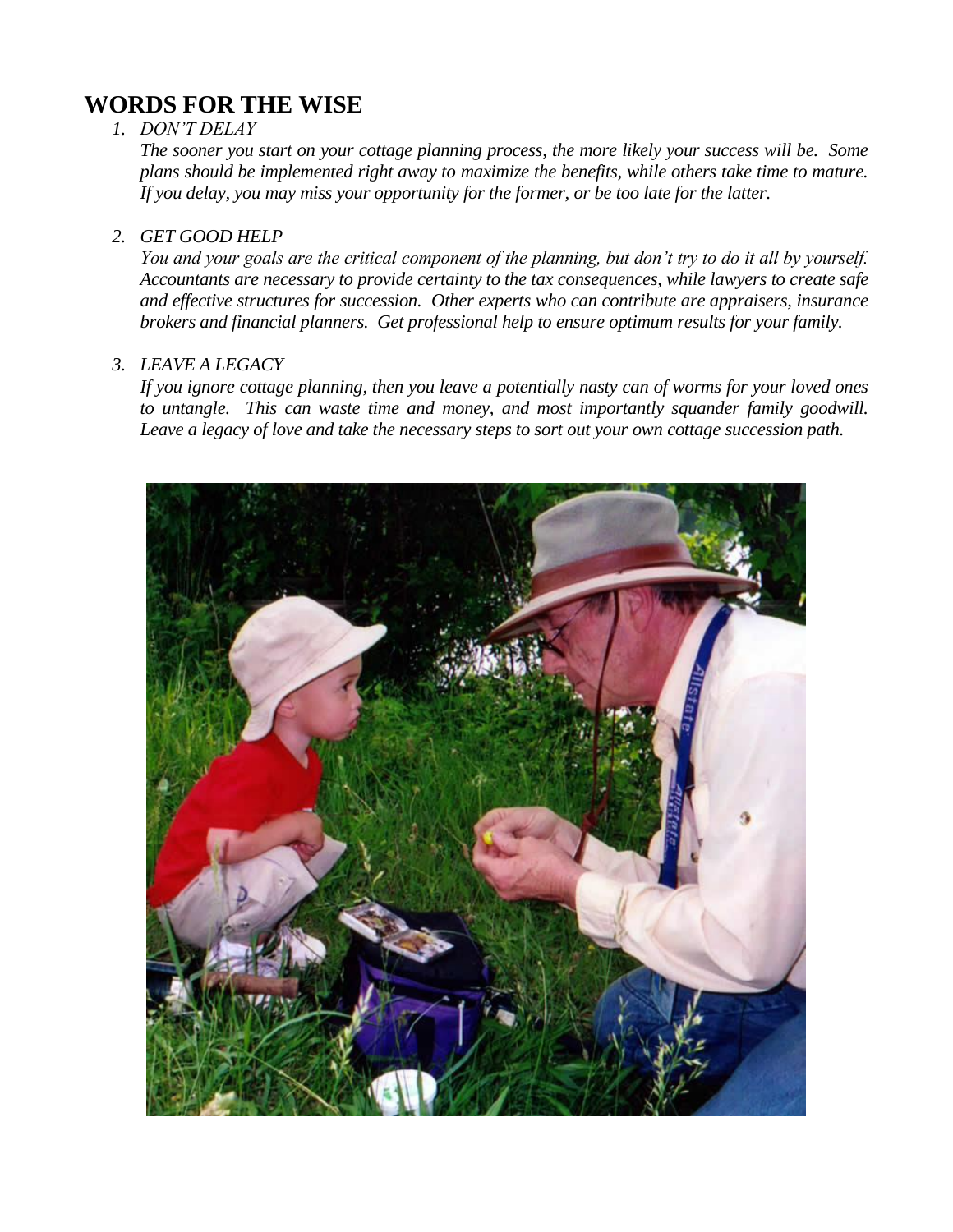*Sharing the Family Cottage*

#### **COTTAGE SHARING AGREEMENTS**

- *Passing the torch*
- *Protecting the parents*
- *Providing for children*
- *Preserving the cottage*

While the parents are alive and involved, they usually provide the leadership and guidance for the family. If there are competing wishes for usage periods or different ideas for improvements, the parents will normally make the final decision. From habit and respect, the children generally go along. Cottage life proceeds peacefully.

When the parents are no longer involved, then differences of opinion may escalate to disputes and result in deadlocks. If all kids are equal owners, then no one can outvote the other. A disgruntled child may decide to sell his or her interest to a third party to be rid of the problem, or even force the sale through court action.

A Cottage Sharing Agreement negotiated and implemented while the parents are active can make all the difference between a short and unhappy period of sibling ownership, and a stable and continuing structure for future generations to enjoy the cottage.

The Cottage Sharing Agreement fulfils two important purposes:

- 1 It is a transition vehicle, safely passing the cottage ownership and control from one generation to the next, retaining the rights and pleasures of the parents while ensuring that the children will be the stewards for the next generation.
- 2 It is a structure for the children when the parents are no longer involved in the cottage, ensuring that the financial responsibilities, sharing usage issues, division of labour and a fair, mutually agreeable method of dispute resolution is in place to steer clear of the inevitable rough waters.

#### **SHARE THE JOY**

*Usage*

- *Free for all or taking turns?*
- *Exclusive period allocation*
- *To rent, or not to rent?*

A pleasure of the family cottage is that it perpetuates and nurtures family relationships. It is a focal point for family interaction and enjoyment. But with shared usage comes the need to address some significant questions, such as:

- Can all children use the cottage all the time, or will there be periods of exclusive usage for each child?
- If there are exclusive periods, how or by whom are those periods allocated?
- Can children bring friends as guests, or will it be family members only?
- Can a child rent the cottage during his or her turn, if he or she cannot use the cottage personally?

The Cottage Sharing Agreement process brings such topics to light, permits discussion among the family members, and formalizes the terms that all agree can be accommodated and accepted as a natural consequence of shared usage and overlapping interests.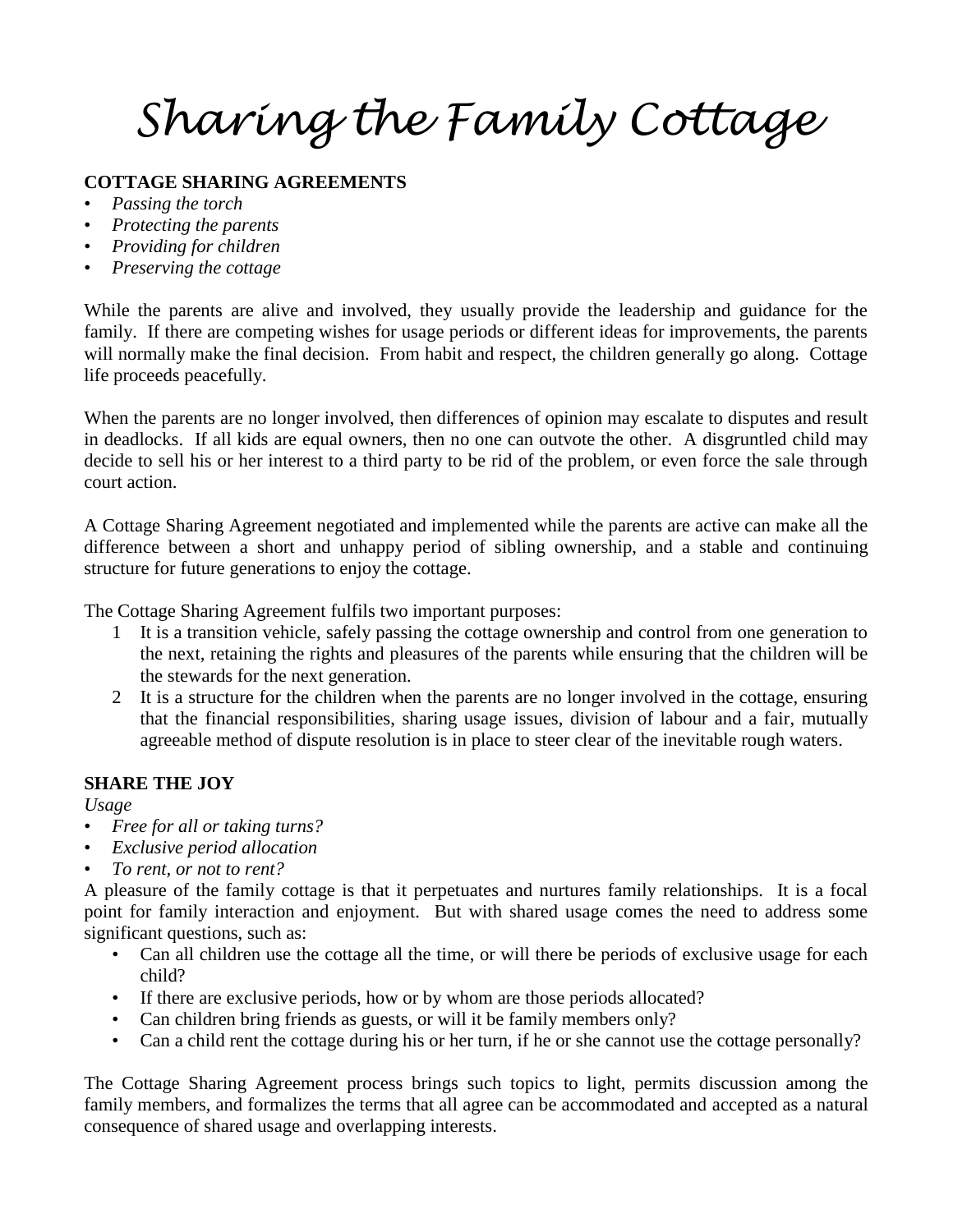#### **SHARE THE LOAD**

- *Cottage obligations*
- *Division of labour*
- *Sharing expenses*
	- *Equally*
	- *In proportion to usage*
	- *As affordable*

Maybe your children always agree on everything, but many families risk running into serious difficulties among themselves sooner or later. Some of the issues will be mundane, others will be major. All these considerations have the potential to create friction:

- Who will open and close the cottage?
- Who is responsible for making sure the utility bills, municipal taxes and insurance premiums are paid on time?
- Should the ongoing costs of the cottage be shared in proportion to usage or adjusted for affordability, or simply split evenly?
- How are collective decisions made for changes, improvements or additions?

The Cottage Sharing Agreement process will sort out the tasks, fairly distribute the burdens, ease constructive decision making and reduce possible resentments.

#### **SHARE THE COSTS**

- *Owner contributions*
- *Discretionary reserve*
- *Expenditure priorities*
	- *Routine*
	- *Mandatory*
	- *Elective*
	- *Personal*

Children are not all the same, and children's pockets are not all equally deep. This reality can lead to real problems. For example, if the septic system packs it in there's no choice but to repair or replace it. The cost may be many thousands of dollars. A brother may be able to pay his share out of petty cash, while his sister may be too strapped to contribute. An uncomfortable dynamic arises:

- Does the cottage go unused until the struggling one saves up enough money?
- Does the strapped one have to take out a loan to contribute?
- Does the better off sibling pay for both?

Any of these approaches can lead to dissension, resentment, guilt and hard feelings. Again, the Cottage Sharing Agreement provides a structure to deal with these issues in a fair, predictable and business-like way, preserving family harmony.

A discretionary reserve built into the ongoing cottage budget can relieve the strain when an unexpected expense hits home.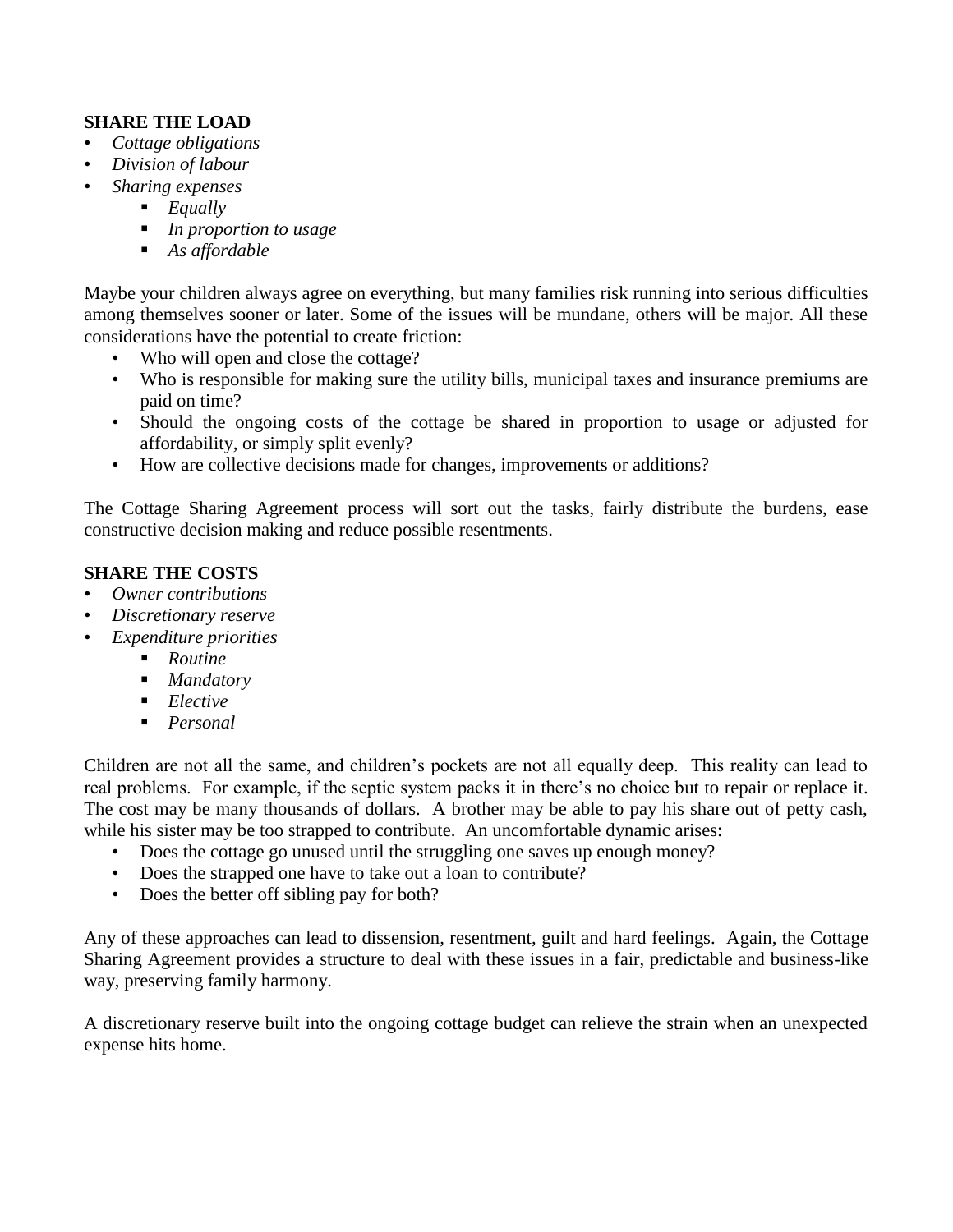#### **KEEP IT IN THE FAMILY**

- *Restrictions on transfer*
	- *Prohibition/forfeiture*
	- *Exit strategy*
		- *Right of first refusal*
		- *Discounted price*
		- *Staged purchase*

#### • *Inheritance*

Passing on legal ownership isn't the point of the cottage succession process, only a milestone along the way. It's just as important to make sure it stays in the family afterwards. Should a disgruntled or financially strapped child be able to sell his or her share to someone outside the family?

Without a Cottage Sharing Agreement, any owner can apply to Court to have the property sold and his or her share paid out. With a Cottage Sharing Agreement the owners agree to give up this legal right to force a sale for their mutual protection and benefit, and accept other provisions to withdraw.

One approach is to prohibit the sale entirely, but that is drastic. A child/owner may have a legitimate need to be released from cottage ownership. A preferable approach is to create a responsible exit strategy, like providing the other owners with a right of first refusal and a reasonable payout mechanism.

No one lives forever, so the Cottage Sharing Agreement provides for a safe inheritance path upon the death of an owner:

- Does the share go to the surviving spouse, who may later remarry?
- Or is it preferred that the share passes to the deceased owner's children?
- Should the surviving spouse have a life interest, ensuring continued access to the cottage?

A critical goal is to retain the cottage for future generations. The Cottage Sharing Agreement can effectively address the inevitable issues of inheritance.

#### **AVOID ADVERSITY**

- *Unanimous/Majority/Veto*
- *Dispute resolution procedures*
- *Rules and regulations*

No matter how co-operative the children are, it is inevitable that some issues will result in differing opinions. A prime purpose of the Cottage Sharing Agreement is to provide ways to prevent a difference of opinion developing into sibling friction or escalating into a deadlock or full-blown family dispute.

When there are choices on how to proceed, and differences of opinion among the owners, some matters may be best dealt with by a simple majority. This would work well for non-critical decisions such as redecoration or usage.

Larger and more complicated issues may require unanimous approval, such as additions to the cottage or a sale to non-family members.

The Cottage Sharing Agreement will clearly identify those issues which will be resolved by simple majority, and which ones need unanimous agreement. It may also provide for amicable approaches such as mediation in certain circumstances.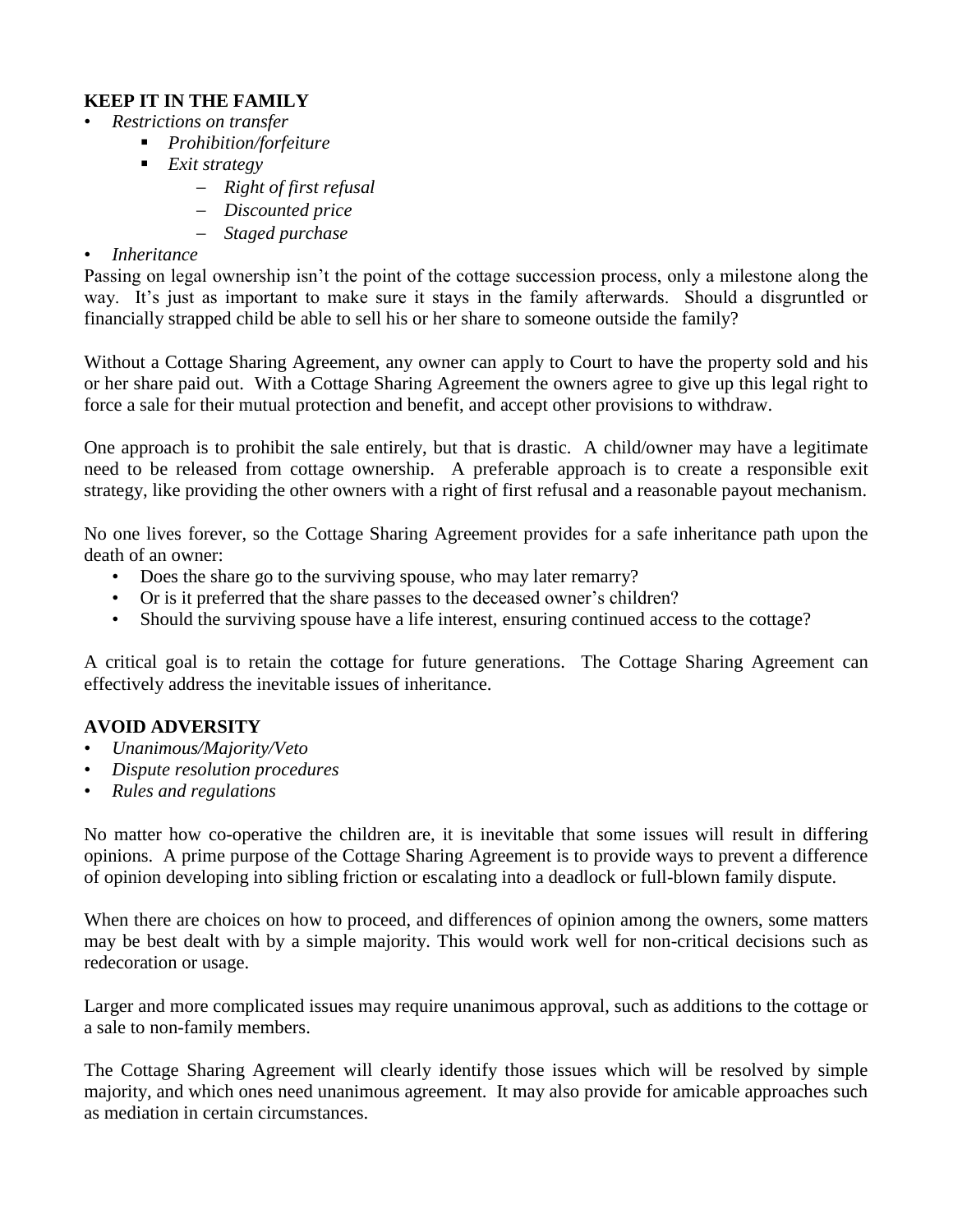It's unrealistic to pretend that differences of opinions will never arise, or that such differences will always be defused by family goodwill. With a Cottage Sharing Agreement providing structure and dispute resolution provisions, most issues can be resolved long before they become problems.

Although every child may not be equally happy with the outcome, he or she will at least accept the result as fair because all children agreed beforehand on the method of resolution.

Minor matters, like not leaving perishable food in the frig or empty gas tanks for the next sibling's turn can be avoided with Rules and Regulations that clarify expectations and prevent inadvertent and unnecessary irritations.

#### **FAMILY COUNCIL**

*Annual meeting to:*

- *Establish budget*
- *Divvy up usage*
- *Set repair/improvement priorities*
- *Delegate responsibilities*

Many Cottage Sharing Agreements provide for a Family Council, a routine time or date for the family members/owners to get together to discuss and decide upon cottage matters.

Often these are annual meetings, usually in the winter off-season. Important business items include setting a budget for payment of the operating expenses and agreed upon necessary or desirable repairs and improvements. Each family member/owner will know how much must be contributed to the cottage coffers to keep all ticking along for the year, and can adjust his or her own finances accordingly.

If the Cottage Sharing Agreement provides for periods of exclusive usage, then the Family Council is the most appropriate time and place to figure out who gets which block of time.

Considering significant matters like the need to repair cottage problems or the wish to improve cottage facilities can be covered during the Family Council, with the budget taking these into account. And the Council can decide how to allocate the responsibilities for the upcoming year, as to the payment of bills, opening and closing, organization of chores etc.

As a welcome bonus, the Family Council becomes a regular opportunity for busy children and their families to get together to co-operate positively. Reinforcing family ties is always a good thing!

#### **GETTING STARTED**

- *Role of parents*
- *Involve the kids*
- *Timelines to keep on track*
- *Get good help*
- *Don't delay!*

Parents are stewards, maintaining the cottage for their generation and nurturing the next one to take over in turn.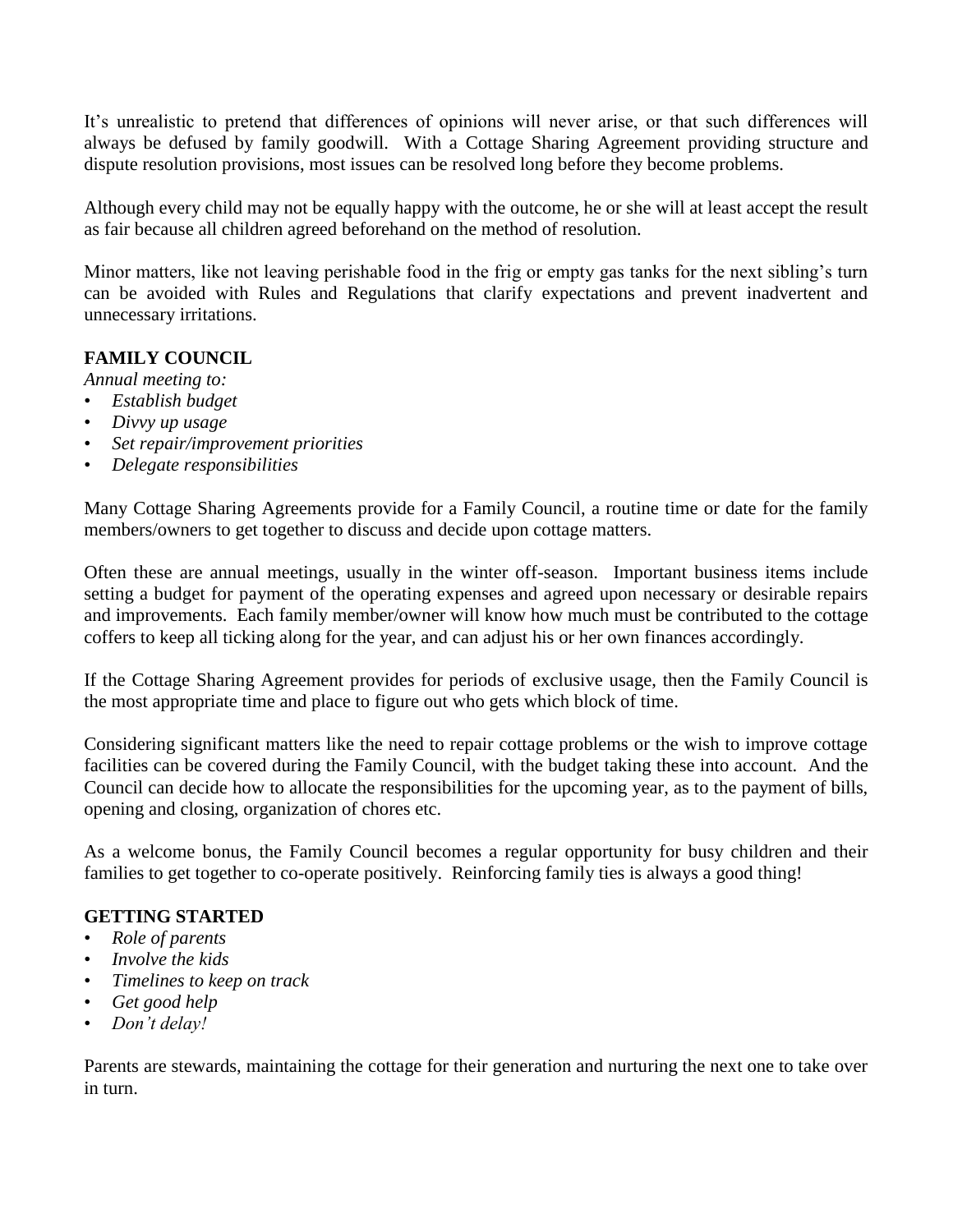It's important to have the cottage capital gains tax and financial aspects sorted out of course. It's equally important to take all available steps to ensure that the cottage succession doesn't clear the financial hurdles only to take a tumble over family issues. Taking the lead on getting a Cottage Sharing Agreement with the kids is a critical part of the parents' legacy.

It is often essential for parents to initiate the Cottage Sharing Agreement process, but consultation and involvement with the children is a crucial component. Imposing the parents' well intentioned vision of how the cottage should operate when they're no longer involved seldom leads to real "buy-in" by the children which is necessary to make a lasting success of the cottage succession.

Achieving a Cottage Sharing Agreement may seem like a complex and daunting task, but the process can be broken down into bite-sized pieces. Setting a realistic timeline to check off the stages helps keep the Cottage Sharing Agreement process moving along in the right direction and to a successful conclusion.

Expert legal assistance to start the process and keep it heading in the right direction saves time, trouble and increases the chance of success.

And there's no better time to start than today!

#### **HOME FREE!**

- *Cottage Sharing Agreement process = early warning system*
- *Avoid the ostrich syndrome*
- *Put the "success" in cottage succession!*

The Cottage Sharing Agreement process provides another crucial family benefit, as a reliable indicator of the likelihood of success of the ownership by the next generation.

The Cottage Sharing Agreement will add value while the parents are alive and participating, but it's critical function is to keep the cottage on track when the parents are no longer involved. The children must accept the approaches, since it's the children who will live with the results.

If despite everyone's best efforts to obtain the Cottage Sharing Agreement one or more of the children can't or won't agree with the provisions acceptable to the other owners, it's much better to learn that at an early stage.

Instead of lighting the fuse on a time bomb that now can clearly be predicted to eventually blow up in the face of the owners, the parents with this early warning can rethink and adapt the cottage succession plan to prevent a potential meltdown over the inevitable cottage issues.

But once the cottage succession plan is sorted out and the Cottage Sharing Agreement is signed up in the healthy spirit of co-operation and compromise, then all family members can be confident that their cherished cottage will remain a family treasure for generations to come!